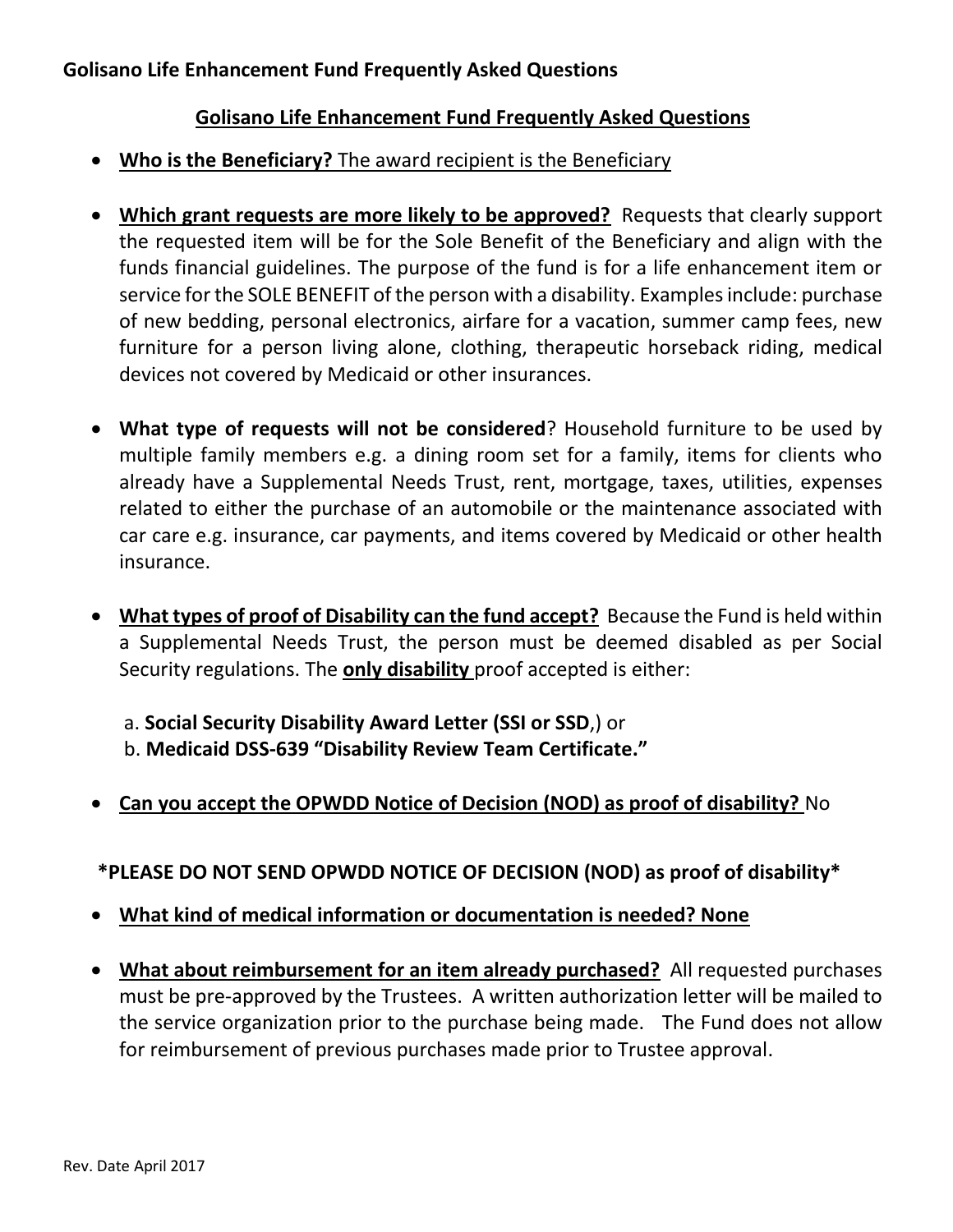• **How will I know if my request has been received and will be considered for funding?** Our office generates an acceptance letter within 5 days of receipt of the application. The letter is mailed to the community professional identified as the point of contact on the application. The letter alerts the community professional the submitted application and supporting documentation is complete and in accordance with the fund guidelines and alerts the professional, the application will be reviewed by the Trustees at their upcoming monthly meeting.

**What is the timeline for funding request decisions?** The Trustee committee reviews applications monthly. The service provider will receive an acceptance or denial notice within 5 business days of the meeting.

- **When can I make the purchase?** The approval letter will identify the approved items and the approved dollar amount. Purchases may be made upon receipt of the approval letter, but no sooner than receipt of the letter and no later than 90 days from receipt of letter.
- **How does my agency receive payment from the Golisano Life Enhancement Fund? -** The community professional submits the following to the Future Care Office: Proof of purchase receipt, copy of the authorization letter, and proof of payment, Agency credit card statement. Our office then processes a check to the agency.
- **What is timeline for reimbursement to my agency?** Once our office receives proof of purchase, copy of the approval letter and proof of payment, Future Care will then process and mail a check made payable to the requesting agency within 10-14 business days of receipt.
- **What happens if the requested item is approved by Trustees, but the purchase does not happen within the funding year?** All supporting documentation including proof of purchase must be submitted to our office within 90 days from the authorization letter date. If our office does not receive the necessary documentation to complete the requested transaction, the application is returned to the agency and the agency may reapply in the next funding year.
- **What happens if the item is approved, purchased and the Beneficiary no longer wants or needs the approved item?** The community professional must work with his or her agency to make return arrangements. The community professional would also notify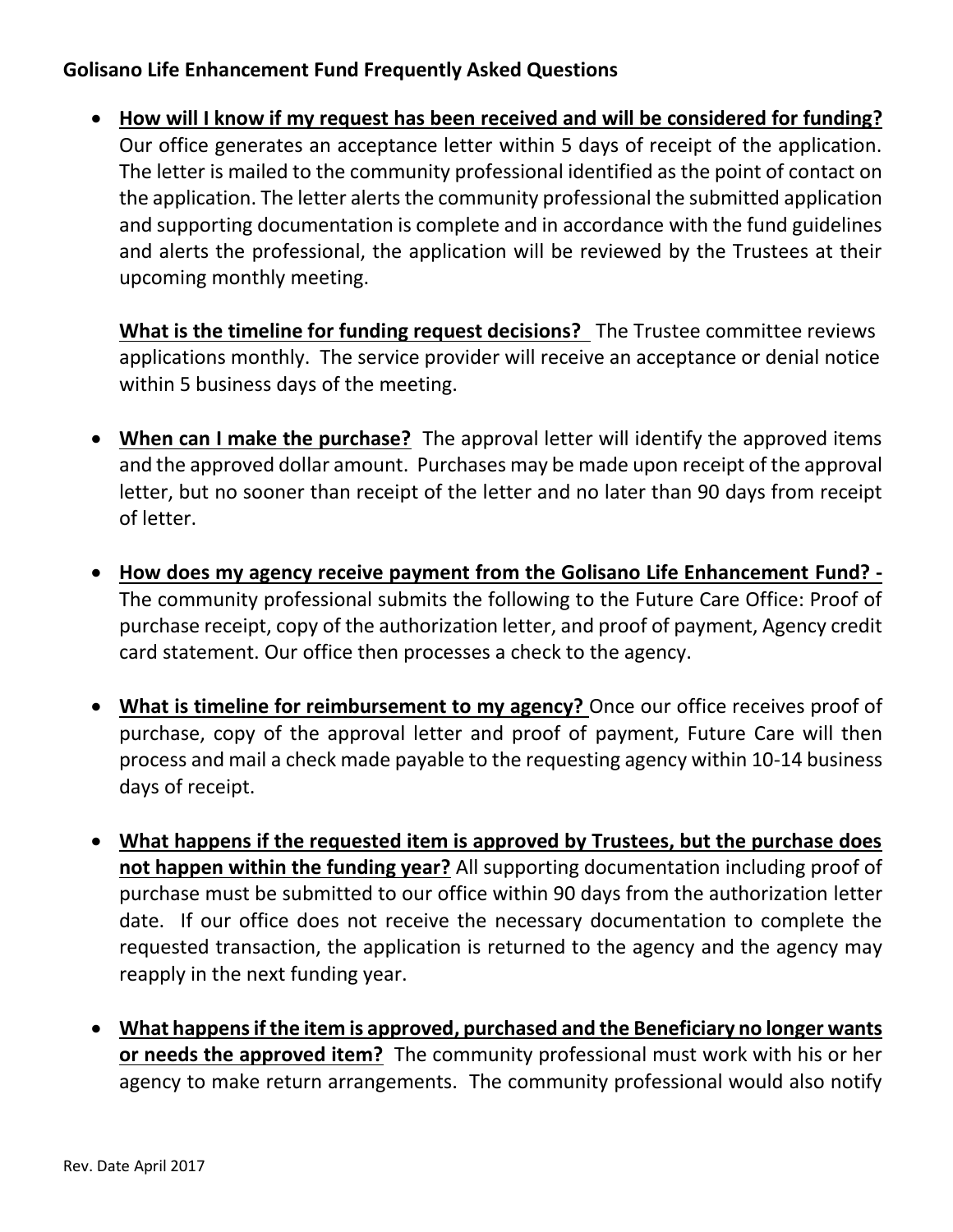our office so we may close out the application. The community professional may reapply to the fund on behalf of the individual for another item.

- **What happens if the approved item is no longer available for purchase e.g. discontinued item? A similar item, serving the same purpose may be purchased.**
- **I was approved for \$500.00 but the total cost of the item was \$400.00 e.g. item is now on sale:** The fund will reimburse the agency up to the dollar amount listed on the purchase receipt.
- **I was approved for \$500.00 but the total cost of the item is \$600.00:** It is the beneficiary and/ or his/ her community professional's responsibility to work with one another to make arrangements to address the difference.
- **I want an item which exceeds the Enhancement fund annual cap. Can I still apply?** Yes, but please include an additional summary of how the difference will be addressed.
- **What happens if the purchase is made, but the receipt is not submitted to Future Care for processing within the funding year?** Our office sends reminder letters to the community professional and/ or his or her agency 60 days after the authorization letter date. We make every effort to work with the applying agency to ensure timely reimbursement. In the rare instance, our office does not receive the appropriate purchase receipt and proof of payment, the application will be returned to the agency. The agency assumes the risk of not receiving reimbursement for the requested item.
- **When must I complete the purchase transaction?** Purchases must be made within 90 days of receipt of the authorization letter.
- **Is the Board of Trustees' decision final?** Yes, The Trustees have full decision- making authority and the decisions are binding.
- **If the application is denied, may I reapply for another item within the same funding year?** Yes
- **Are incomplete applications considered for funding?** No all applications must be complete and have supporting documentation attached prior to Trustee meeting.